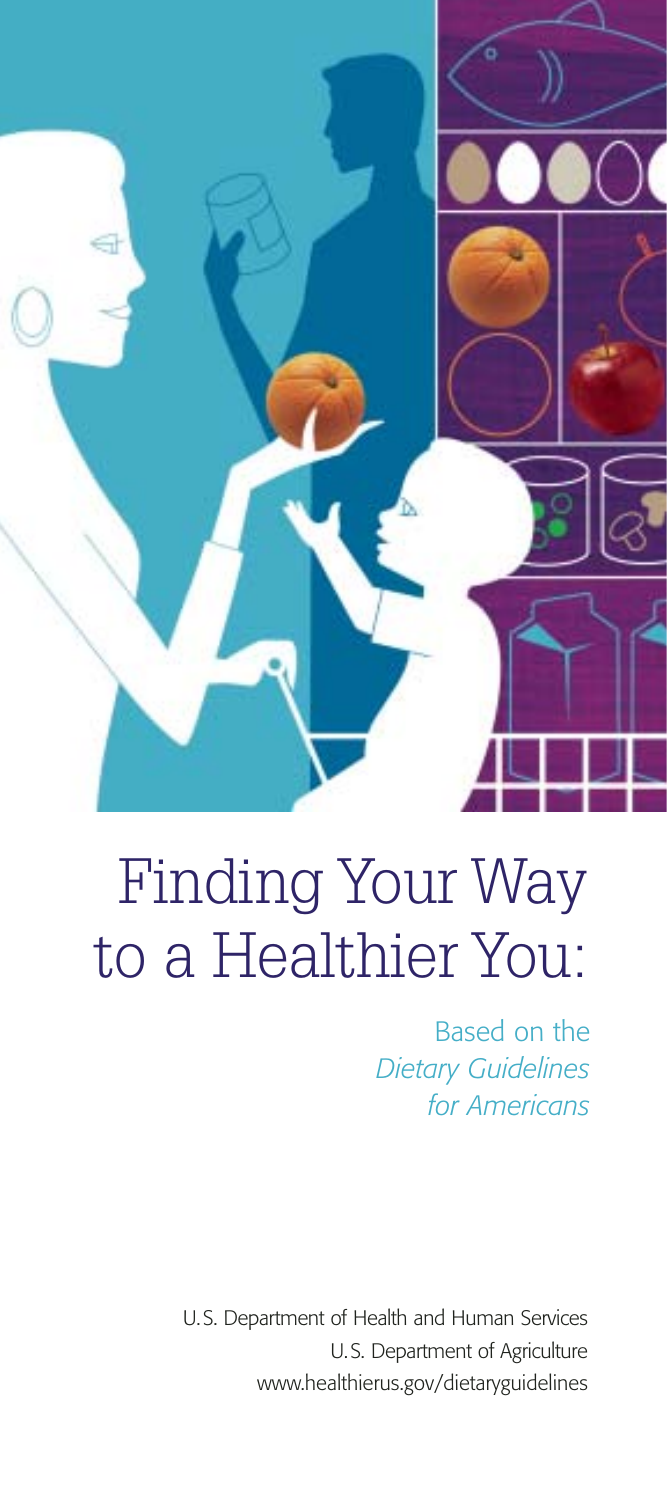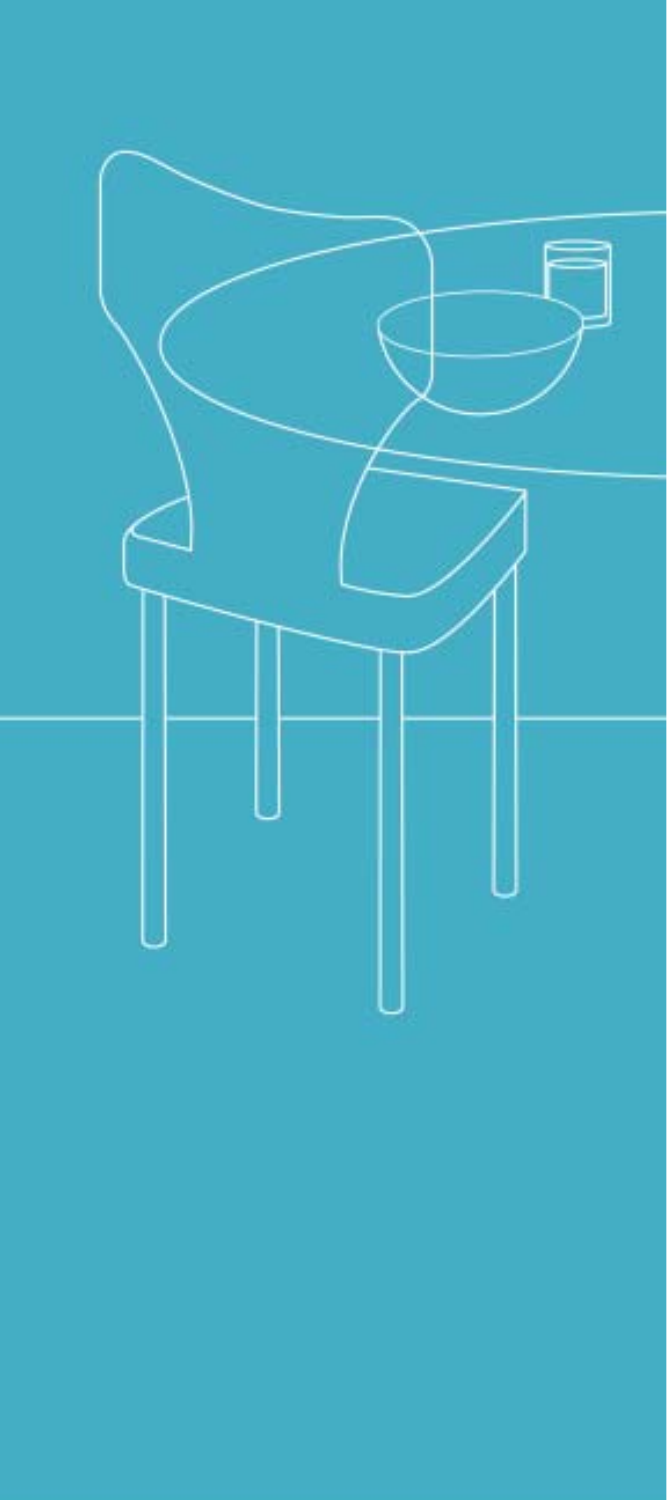

# Feel better today. Stay healthy for tomorrow.

**Here's how:** The food and physical activity choices you make every day affect your health—how you feel today, tomorrow, and in the future. The science-based advice of the Dietary Guidelines for Americans, 2005 in this booklet highlights how to:

- Make smart choices from every food group.
- Find your balance between food and physical activity.
- Get the most nutrition out of your calories.

You may be eating plenty of food, but not eating the right foods that give your body the nutrients you need to be healthy. You may not be getting enough physical activity to stay fit and burn those extra calories. This booklet is a starting point for finding your way to a healthier you.

Eating right and being physically active aren't just a "diet" or a "program"—they are keys to a healthy lifestyle. With healthful habits, you may reduce your risk of many chronic diseases such as heart disease, diabetes, osteoporosis, and certain cancers, and increase your chances for a longer life.

#### The sooner you start, the better for you, your family, and your future. Find more specific information at www.healthierus.gov/dietaryguidelines.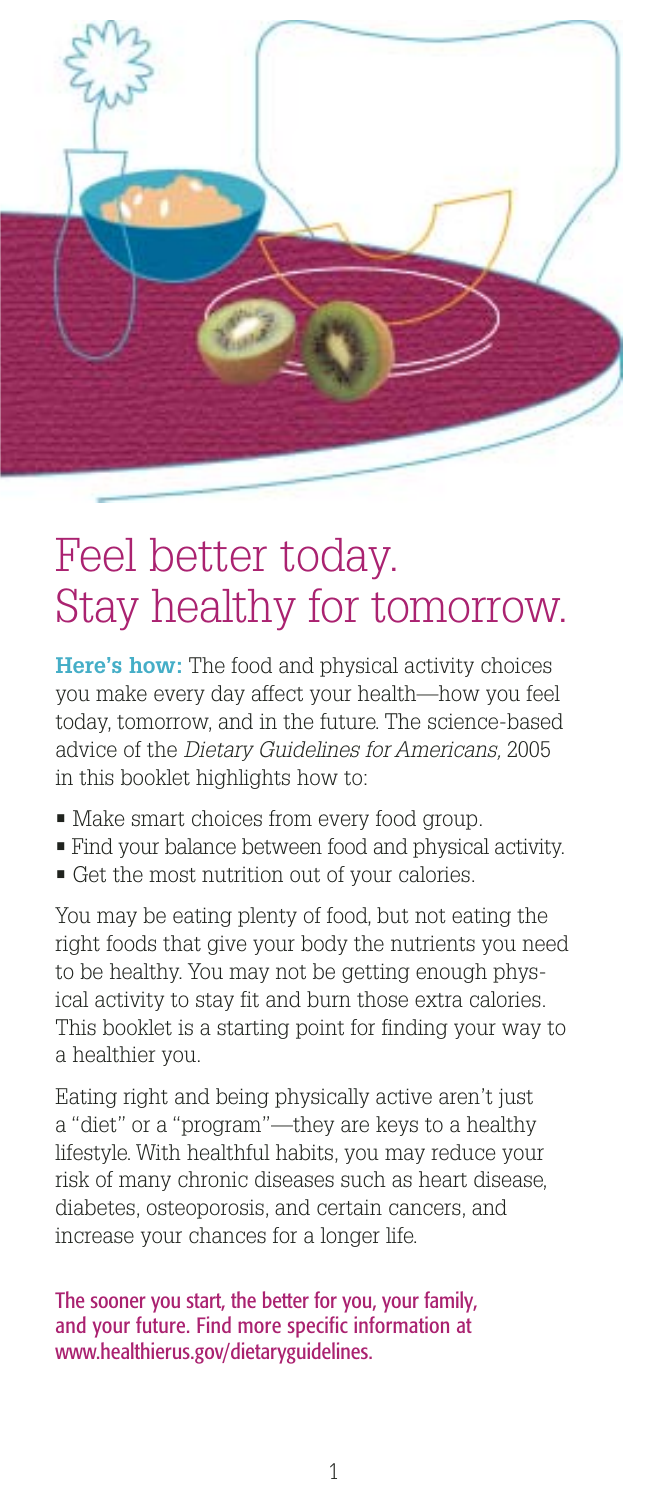## Make smart choices from every food group.

The best way to give your body the balanced nutrition it needs is by eating a variety of nutrientpacked foods every day. Just be sure to stay within your daily calorie needs.

A healthy eating plan is one that:

- Emphasizes fruits, vegetables, whole grains, and fat-free or low-fat milk and milk products.
- Includes lean meats, poultry, fish, beans, eggs, and nuts.
- If Is low in saturated fats, trans fats, cholesterol, salt (sodium), and added sugars.

#### DON'T GIVE IN WHEN YOU EAT OUT AND ARE ON THE GO

It's important to make smart food choices and watch portion sizes wherever you are—at the grocery store, at work, in your favorite restaurant, or running errands. Try these tips:

- At the store, plan ahead by buying a variety of nutrient-rich foods for meals and snacks throughout the week.
- When grabbing lunch, have a sandwich on wholegrain bread and choose low-fat/fat-free milk, water, or other drinks without added sugars.
- In a restaurant, opt for steamed, grilled, or broiled dishes instead of those that are fried or sautéed.
- On a long commute or shopping trip, pack some fresh fruit, cut-up vegetables, string cheese sticks, or a handful of unsalted nuts—to help you avoid impulsive, less healthful snack choices.

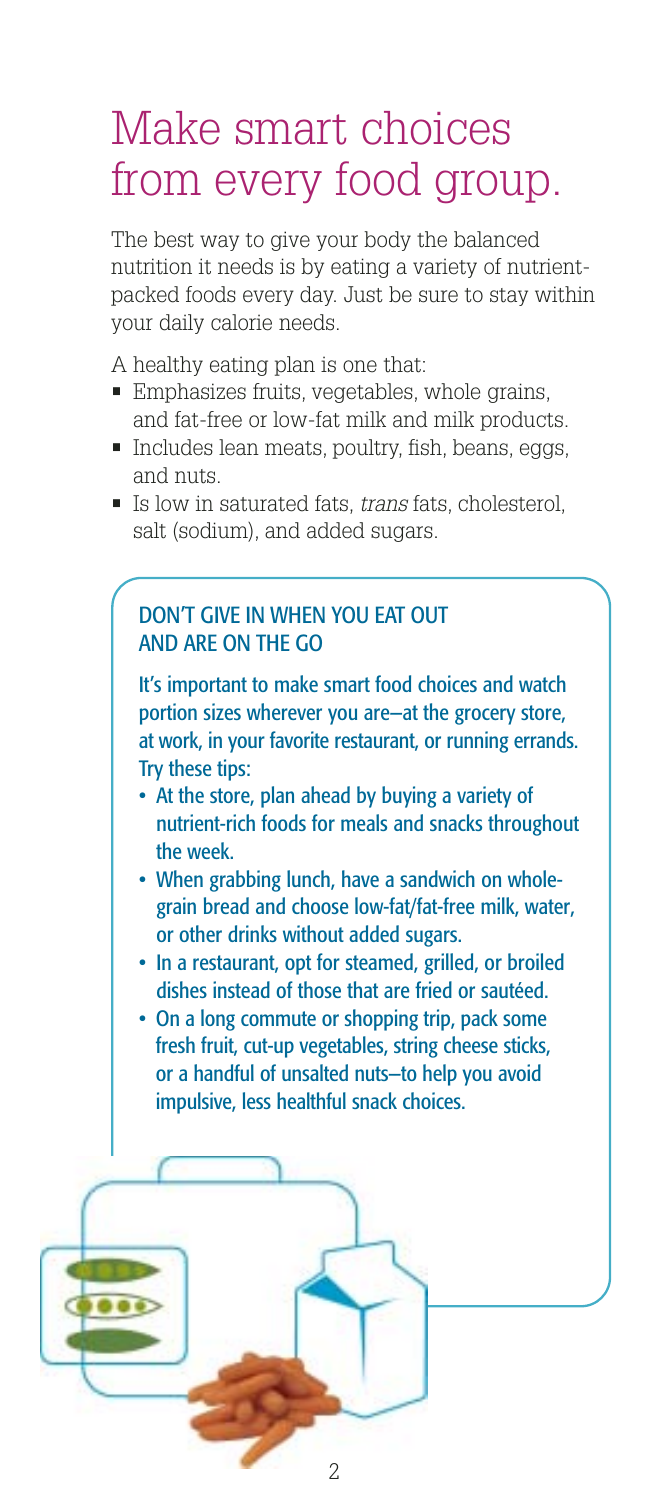### Mix up your choices within each food group.



**Focus on fruits.** Eat a variety of fruits—whether fresh, frozen, canned, or dried—rather than fruit juice for most of your fruit choices. For a 2,000 calorie diet, you will need 2 cups of fruit each day (for example, 1 small banana, 1 large orange, and 1/4 cup of dried apricots or peaches).

**Vary your veggies.** Eat more dark green veggies, such as broccoli, kale, and other dark leafy greens; orange veggies, such as carrots, sweetpotatoes, pumpkin, and winter squash; and beans and peas, such as pinto beans, kidney beans, black beans, garbanzo beans, split peas, and lentils.

**Get your calcium-rich foods.** Get 3 cups of lowfat or fat-free milk—or an equivalent amount of low-fat yogurt and/or low-fat cheese (11/2 ounces of cheese equals 1 cup of milk)—every day. For kids aged 2 to 8, it's 2 cups of milk. If you don't or can't consume milk, choose lactose-free milk products and/or calcium-fortified foods and beverages.

**Make half your grains whole.** Eat at least 3 ounces of whole-grain cereals, breads, crackers, rice, or pasta every day. One ounce is about 1 slice of bread, 1 cup of breakfast cereal, or  $1/2$  cup of cooked rice or pasta. Look to see that grains such as wheat, rice, oats, or corn are referred to as "whole" in the list of ingredients.



**Know the limits on fats, salt, and sugars.** Read the Nutrition Facts label on foods. Look for foods low in saturated fats and *trans* fats. Choose and prepare foods and beverages with little salt (sodium) and/or added sugars (caloric sweeteners).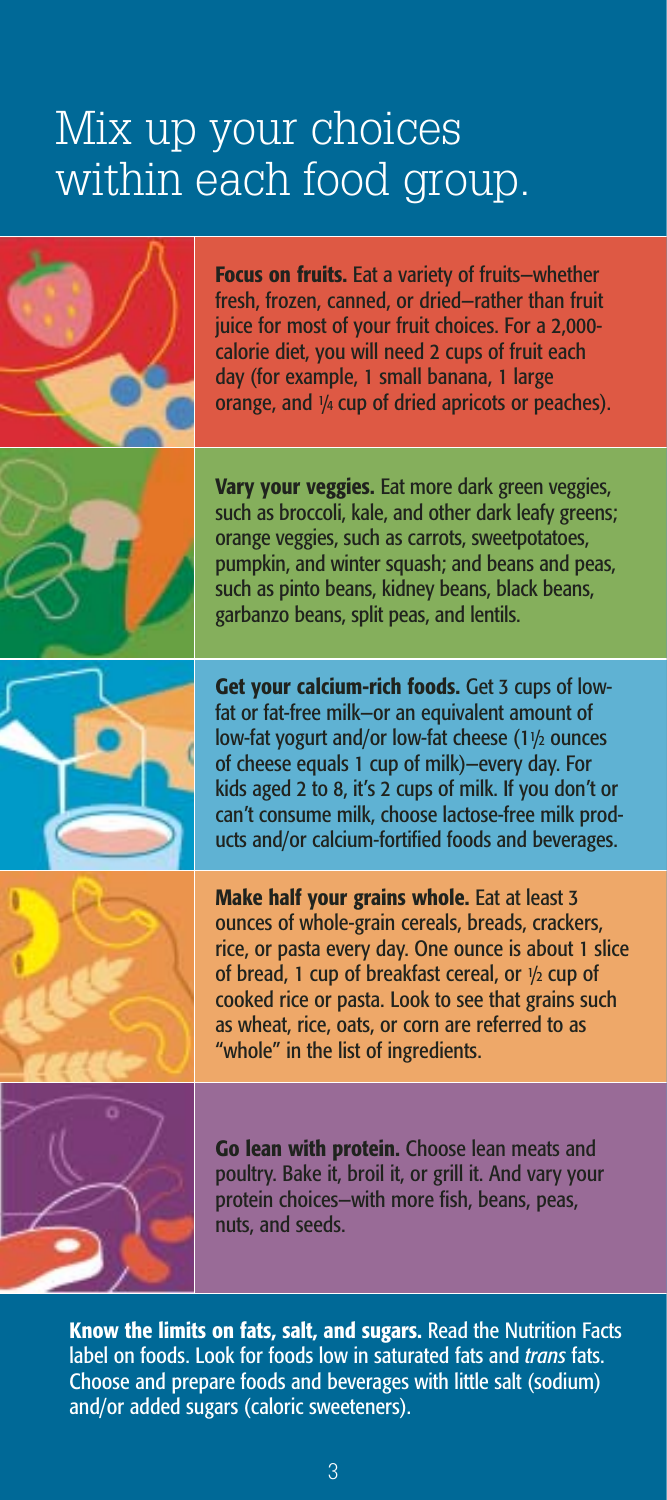# Find your balance between food and physical activity.

Becoming a healthier you isn't just about eating healthy—it's also about physical activity. Regular physical activity is important for your overall health and fitness. It also helps you control body weight by balancing the calories you take in as food with the calories you expend each day.

- Be physically active for at least 30 minutes most days of the week.
- Increasing the intensity or the amount of time that you are physically active can have even greater health benefits and may be needed to control body weight. About 60 minutes a day may be needed to prevent weight gain.
- Children and teenagers should be physically active for 60 minutes every day, or most every day.

#### CONSIDER THIS:

If you eat 100 more food calories a day than you burn, you'll gain about 1 pound in a month. That's about 10 pounds in a year. The bottom line is that to lose weight, it's important to reduce calories and increase physical activity.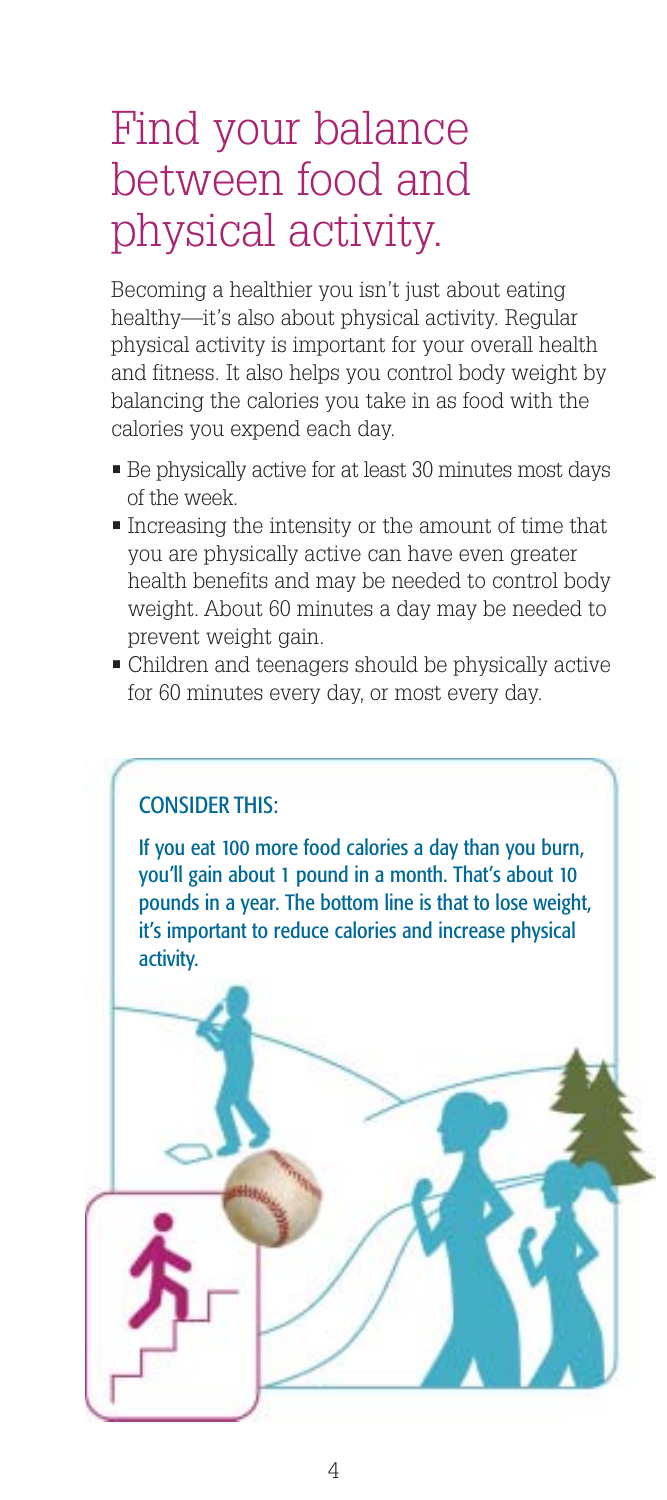

## Get the most nutrition out of your calories.

There is a right number of calories for you to eat each day. This number depends on your age, activity level, and whether you're trying to gain, maintain, or lose weight.\* You could use up the entire amount on a few high-calorie items, but chances are you won't get the full range of vitamins and nutrients your body needs to be healthy.

Choose the most nutritionally rich foods you can from each food group each day—those packed with vitamins, minerals, fiber, and other nutrients but lower in calories. Pick foods like fruits, vegetables, whole grains, and fat-free or low-fat milk and milk products more often.

\* 2,000 calories is the value used as a general reference on the food label. But you can calculate your number at www.healthierus.gov/dietaryguidelines.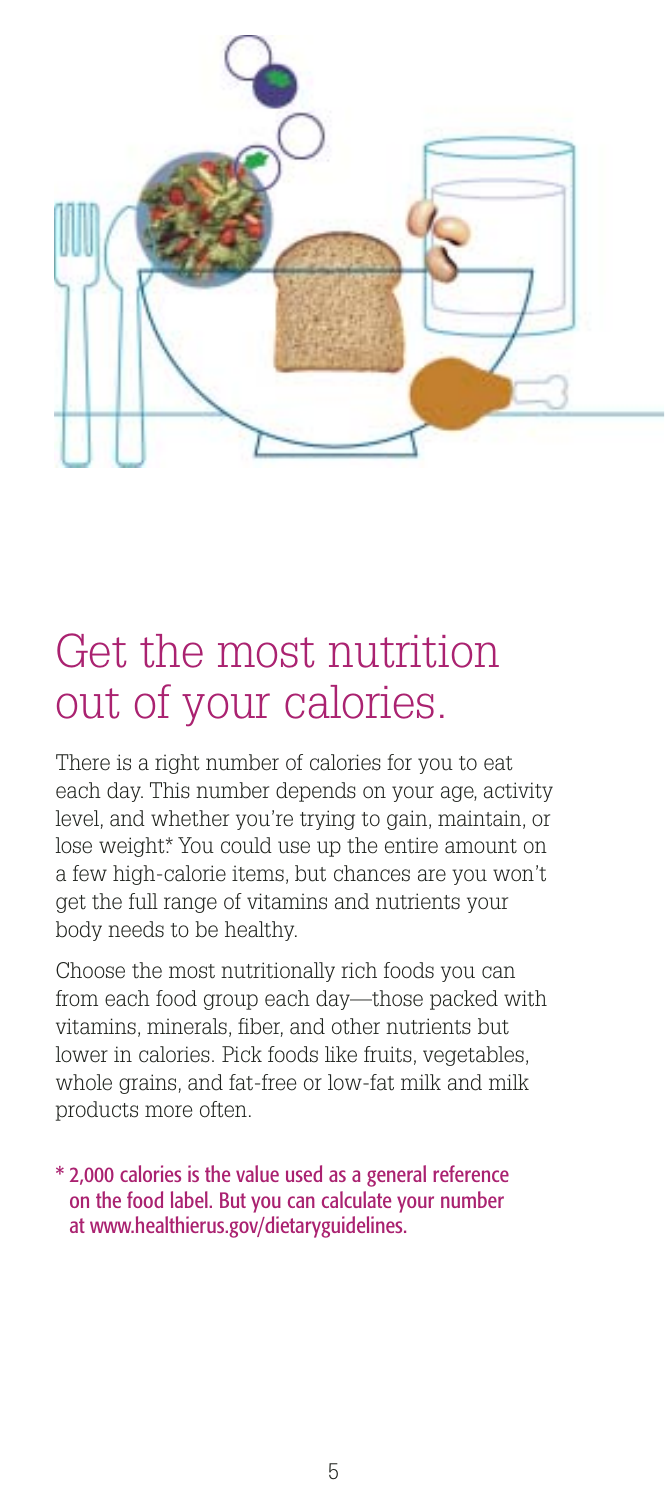## NUTRITION: To know the facts…

Most packaged foods have a Nutrition Facts label. For a healthier you, use this tool to make smart food choices quickly and easily. Try these tips:

- Keep these low: saturated fats, trans fats, cholesterol, and sodium.
- Get enough of these: potassium, fiber, vitamins A and C, calcium, and iron.
- Use the % Daily Value (DV) column when possible: 5% DV or less is low, 20% DV or more is high.

**Check servings and calories.** Look at the serving size and how many servings you are actually consuming. If you double the servings you eat, you double the calories and nutrients, including the % DVs.

**Make your calories count.** Look at the calories on the label and compare them with what nutrients you are also getting to decide whether the food is worth eating. When one serving of a single food item has over 400 calories per serving, it is high in calories.

**Don't sugarcoat it.** Since sugars contribute calories with few, if any, nutrients, look for foods and beverages low in added sugars. Read the ingredient list and make sure that added sugars are not one of the first few ingredients. Some names for added sugars (caloric sweeteners) include sucrose, glucose, high fructose corn syrup, corn syrup, maple syrup, and fructose.

**Know your fats.** Look for foods low in saturated fats, trans fats, and cholesterol to help reduce the risk of heart disease (5% DV or less is low, 20% DV or more is high). Most of the fats you eat should be polyunsaturated and monounsaturated fats. Keep total fat intake between 20% to 35% of calories.

#### **Reduce sodium (salt), increase potassium.**

Research shows that eating less than 2,300 milligrams of sodium (about 1 tsp of salt) per day may reduce the risk of high blood pressure. Most of the sodium people eat comes from processed foods, not from the saltshaker. Also look for foods high in potassium, which counteracts some of sodium's effects on blood pressure.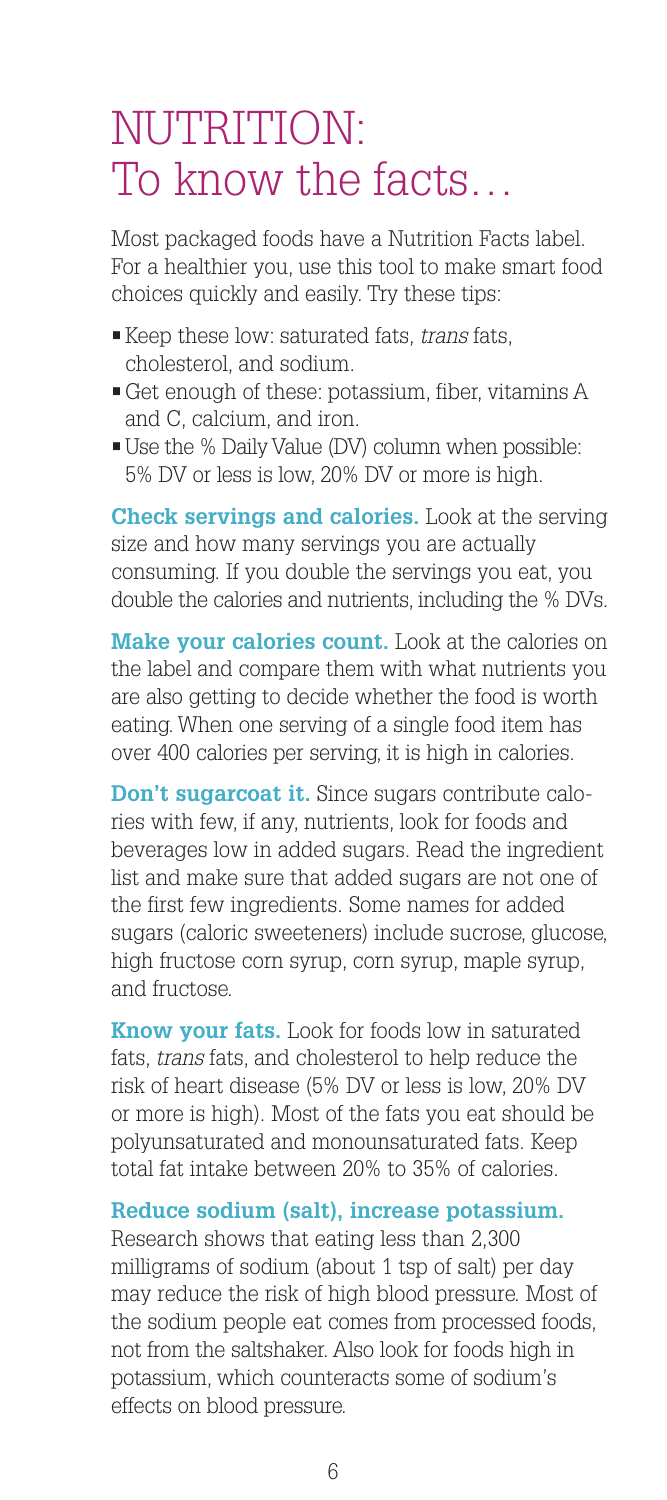# …use the label.

| trition Facts<br>Serving Size 1 cup (228g)<br>ervings Per Container 2<br><b>Amount Per Serving</b>                                                          | Start here                 |
|-------------------------------------------------------------------------------------------------------------------------------------------------------------|----------------------------|
| Calories from Fat 110<br><b>Calories 25</b>                                                                                                                 | Check calories             |
| % Daily Value*                                                                                                                                              |                            |
| <b>Total Fat 12g</b>                                                                                                                                        | Quick guide to % DV<br>18% |
| Saturated Fat 3g                                                                                                                                            | 5% or less is low<br>15%   |
| Trans Fat 3g                                                                                                                                                | 20% or more is high        |
| Cholesterol 30mg                                                                                                                                            | 10%<br>Limit these         |
| Sodium 470mg                                                                                                                                                | 20%                        |
| Potassium 700mg                                                                                                                                             | 20%                        |
| Total Carbohydrate 31g                                                                                                                                      | 10%<br>Get enough of these |
| Dietary Fiber 0g                                                                                                                                            | O%                         |
| Sugars 5g                                                                                                                                                   |                            |
| Protein 5g                                                                                                                                                  |                            |
| Vitamin A                                                                                                                                                   | 4%                         |
| Vitamin C                                                                                                                                                   | 2%                         |
| Calcium                                                                                                                                                     | 209                        |
| Iran                                                                                                                                                        | 4%                         |
| Percent Daily Values are based on a 2,000 calorie diet<br>Your Daily Values may be higher or lower depending on<br>your calone needs.<br>Galeries:<br>2,000 | Footnote<br>2,500          |
| <b>Total Fat</b><br><b>Less than</b><br>6bg                                                                                                                 | BO <sub>B</sub>            |
| <b>Bat Fat</b><br><b>Less than</b><br>20g<br>Chalesterol<br>Less than<br>300mg                                                                              | 25g<br>300mg               |
| Sockum<br>Lines than<br>2.400mg                                                                                                                             | 2.400mg                    |
| Total Carbohydrate<br>300g<br><b>Dietery Fiber</b><br>254                                                                                                   | 375g<br>30g                |
|                                                                                                                                                             |                            |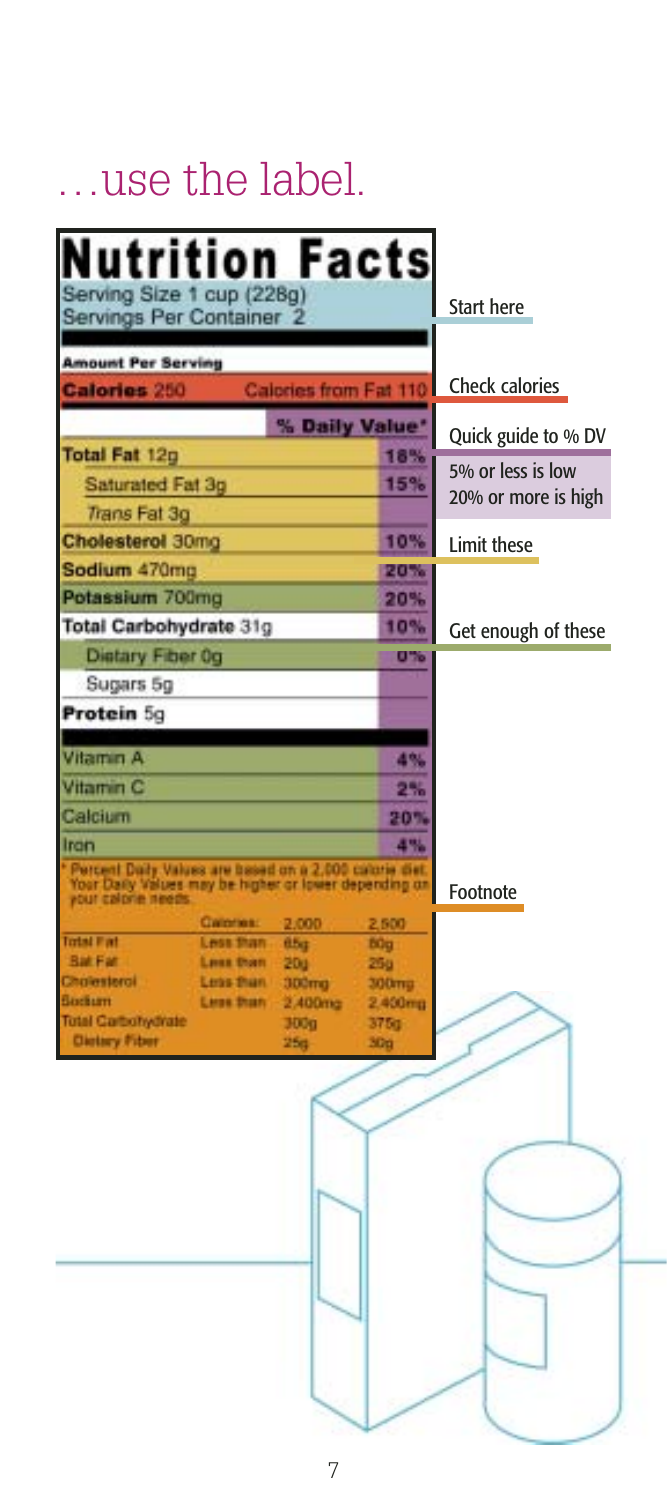# Play it safe with food.

Know how to prepare, handle, and store food safely to keep you and your family safe:

- Clean hands, food-contact surfaces, fruits, and vegetables. To avoid spreading bacteria to other foods, meat and poultry should not be washed or rinsed.
- Separate raw, cooked, and ready-to-eat foods while shopping, preparing, or storing.
- Cook meat, poultry, and fish to safe internal temperatures to kill microorganisms.
- Chill perishable foods promptly and thaw foods properly.

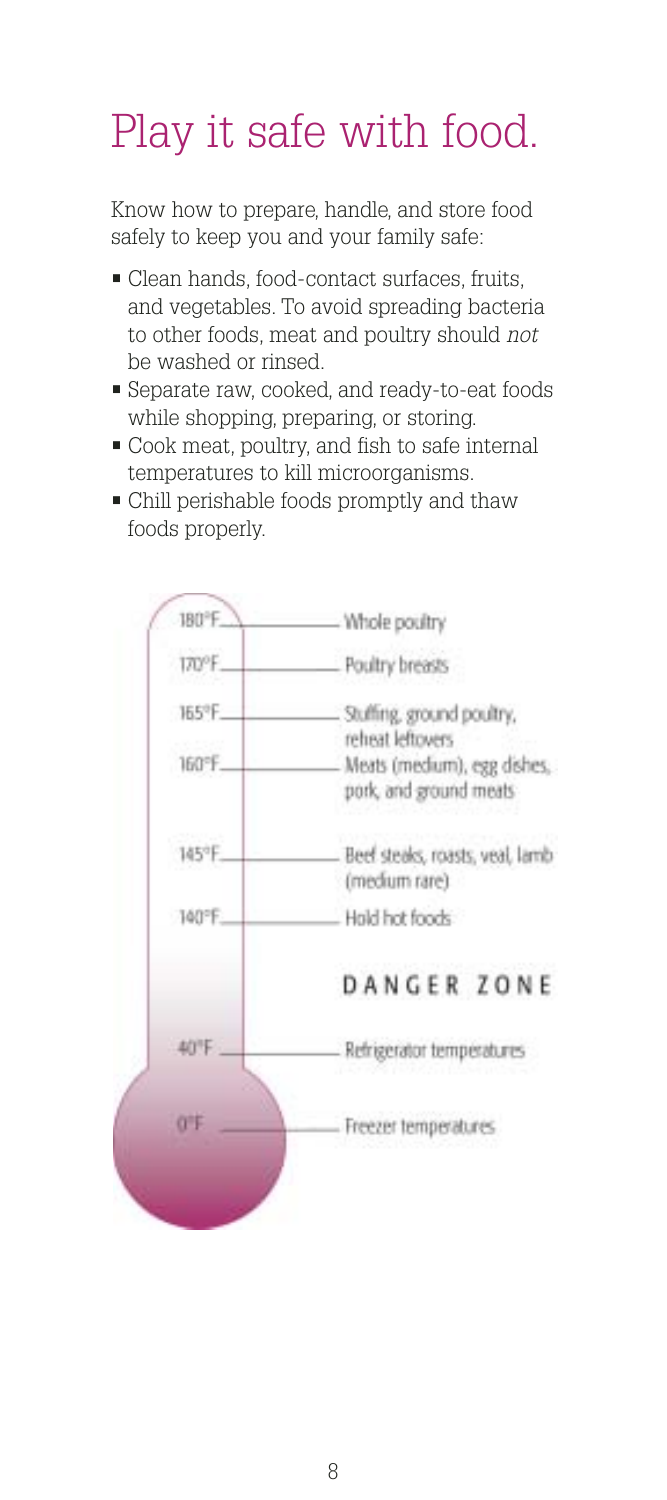# About alcohol.

If you choose to drink alcohol, do so in moderation. Moderate drinking means up to 1 drink a day for women and up to 2 drinks for men. Twelve ounces of regular beer, 5 ounces of wine, or  $1\frac{1}{2}$  ounces of 80-proof distilled spirits count as a drink for purposes of explaining moderation. Remember that alcoholic beverages have calories but are low in nutritional value.

Generally, anything more than moderate drinking can be harmful to your health. And some people, or people in certain situations, shouldn't drink at all. If you have questions or concerns, talk to your doctor or healthcare provider.